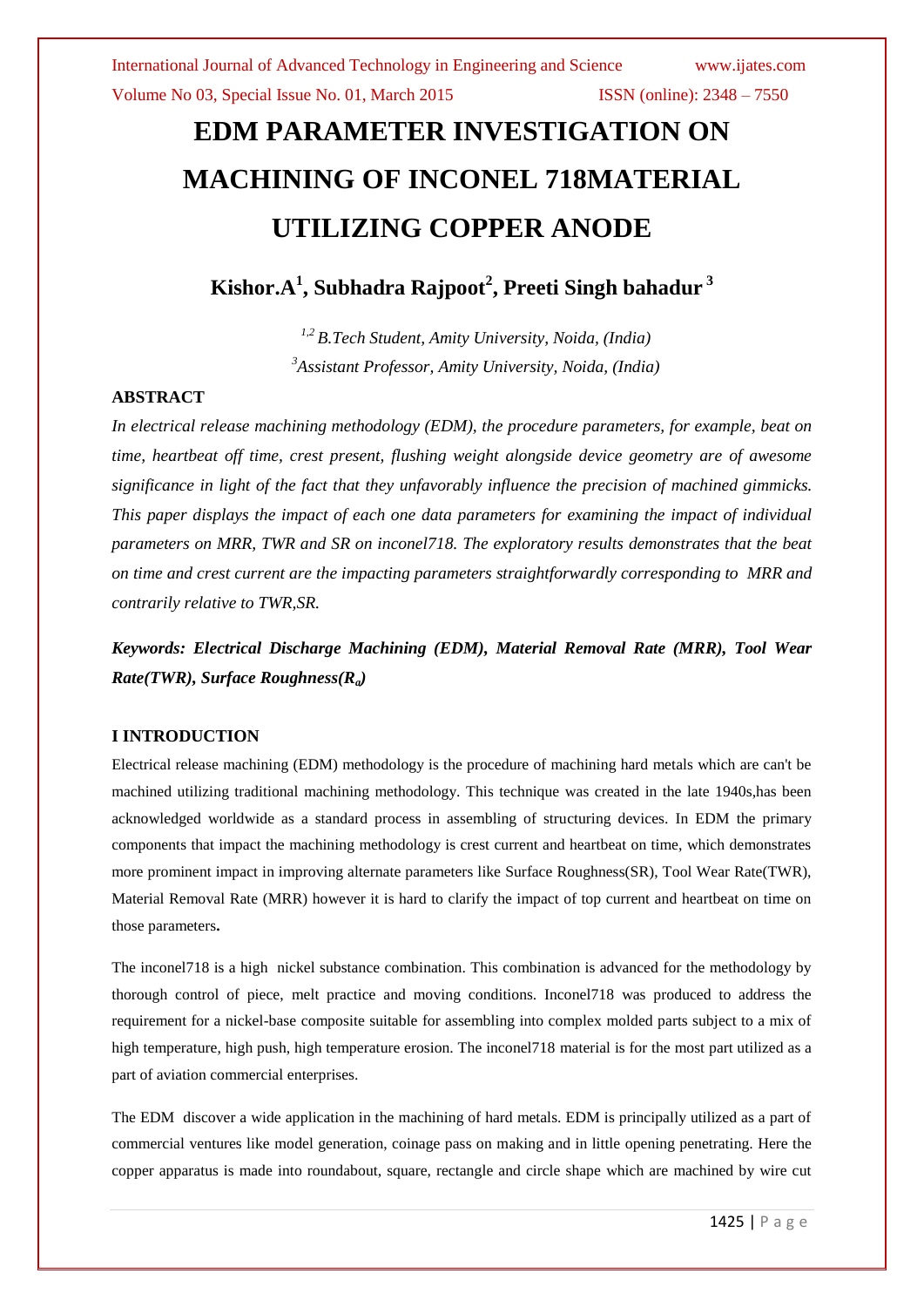## International Journal of Advanced Technology in Engineering and Science www.ijates.com Volume No 03, Special Issue No. 01, March 2015 ISSN (online): 2348 – 7550

EDM. The wire cut EDM is utilized primarily for exact measurements. Copper is the most regularly utilized EDM instrument.

#### **II.MATERIALS AND METHODS**

The inconel718 material is made into sheets of obliged measurements utilizing wire cut EDM process. At that point the boring procedure i.e) through gap operation is carried out on inconel718 material utilizing copper anode of distinctive shapes circle, triangle, rectangle and square. The machining is carried out on EDM machine of evaluation EMS 5050 by utilizing lamp oil as a dielectric liquid. The info parameters top current(4,9,12,17A), beat on time( $10,25,40,60\mu s$ ), with heartbeat off time (3,5,7,9 $\mu s$ ) and flushing pressure( $23,20,29,18\kappa\text{gf/cm2}$ ) with the instrument states of circle, triangle, square and rectangle, different parameters as kept steady. After the machining procedure both device and work piece ought to be cleaned utilizing compressed air firearm to uproot dust particles and dielectric liquid then both the apparatus and work piece ought to be measured utilizing exact measuring machine. The parameters are organized orthogonally and the machining methodology is carried out. The fundamental reason of utilizing orthogonal show is to lessen the quantity of tests yet gives the result more precise than any system, here the orthogonal L16 cluster is utilized. The last results were upgraded

#### **TABLE 1:INPUT AND OUTPUT PARAMETERS OF EDM USING COPPER ELECTRODE**

|                |                 |                |                |                     |           | Output parameters |                  |       |           |
|----------------|-----------------|----------------|----------------|---------------------|-----------|-------------------|------------------|-------|-----------|
|                | pulse           | pulse          |                |                     |           |                   |                  |       |           |
|                | on              | off            |                | flushing            | tool      |                   |                  |       |           |
|                | time            | time           | current        | pressure            | geometry  |                   |                  |       |           |
| Exp            |                 |                |                |                     |           |                   |                  |       | Machining |
| .no            | $T_{ON}$        | $\rm T$ off    | $\mathbf{A}$   | ${\bf P}$           | geometry  | mrr               | twr              | $r_a$ | time      |
|                | $\mu S$         | $\mu S$        | Ampere         | Kgf/cm <sup>2</sup> | Geo       | Mm3/min           | Mm3/min          | μm    | minute    |
| $\mathbf{1}$   | 10              | $\overline{3}$ | $\overline{4}$ | 18                  | circle    | 0.299             | 0.025            | 2.601 | 842       |
|                |                 |                |                |                     |           |                   |                  |       |           |
| $\overline{2}$ | $\overline{10}$ | $\overline{5}$ | $\overline{9}$ | 19                  | square    | 8.042             | 0.819            | 3.634 | 32.8      |
| 3              | 10              | $\overline{7}$ | 12             | 20                  | rectangle | 11.07             | 0.702            | 3.405 | 22.61     |
| $\overline{4}$ | 10              | 9              | 17             | 23                  | triangle  | 21.37             | 3.008            | 3.437 | 11.77     |
| 5              | 25              | 3              | 9              | 20                  | triangle  | 1.697             | 0.017            | 3.256 | 147.5     |
| 6              | 25              | 5              | $\overline{4}$ | 23                  | rectangle | 6.069             | $\boldsymbol{0}$ | 4.748 | 41.44     |
| $\overline{7}$ | 25              | $\overline{7}$ | 17             | 19                  | square    | 23.824            | 0.243            | 6.437 | 10.05     |
| $\overline{8}$ | 25              | $\overline{9}$ | 12             | 19                  | circle    | 13.201            | 0.128            | 4.993 | 19.05     |
| $\mathbf{Q}$   | 40              | $\overline{3}$ | 12             | 23                  | square    | 1.479             | 0.014            | 2.708 | 170.1     |
| 10             | 40              | $\overline{5}$ | 17             | 20                  | circle    | 7.184             | $\overline{0}$   | 4.679 | 17.85     |
| 11             | 40              | $\overline{7}$ | $\overline{4}$ | 19                  | triangle  | 40.547            | 0.394            | 5.771 | 6.2       |
| 12             | 40              | 9              | 9              | 18                  | rectangle | 27.694            | 0.135            | 4.146 | 9.04      |

1426 | P a g e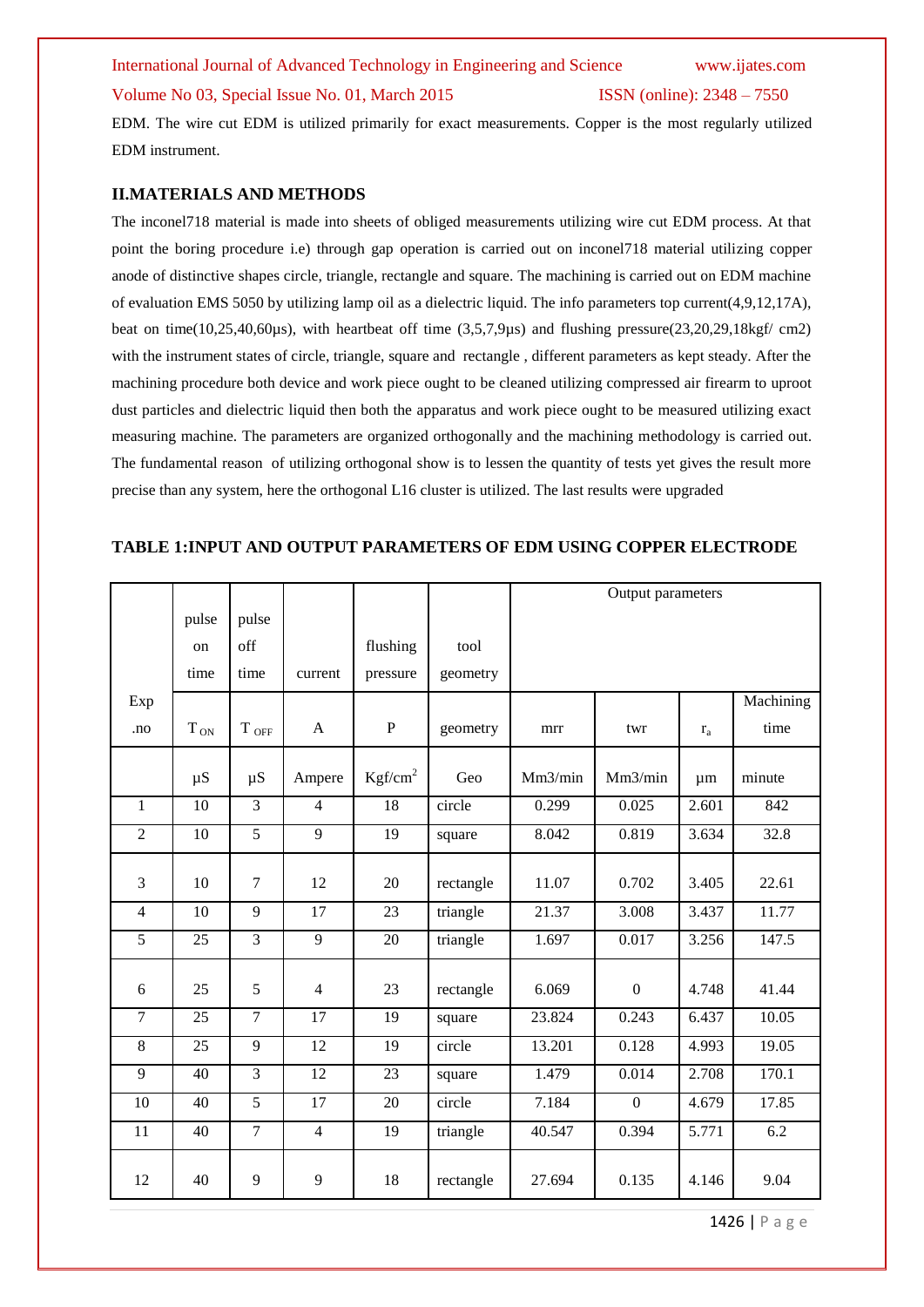International Journal of Advanced Technology in Engineering and Science www.ijates.com

Volume No 03, Special Issue No. 01, March 2015 ISSN (online): 2348 – 7550

| 13 | 60 | 3 | 9  | 19 | rectangle | 0.213  | 0.008 | 3.01  | 1173.55 |
|----|----|---|----|----|-----------|--------|-------|-------|---------|
| 14 | 60 |   | 17 | 18 | triangle  | 18.416 | 0.089 | 4.154 | 13.66   |
| 15 | 60 | − |    | 23 | circle    | 22.971 | 0.112 | 3.844 | 10.9    |
| 16 | 60 | 9 |    | 20 | square    | 26.334 | 0.128 | 3.845 | 9.51    |

#### **III. RESULTS**



**FIG.1 OUTPUT PARAMETERS OF MRR**

The above table obviously demonstrates that the material evacuation rate is high when the top current is at 17A,TON is at 40µs,TOFF is at 5µs with roundabout molded anode having flushing weight 0of 20 kgf/cm2. Consequently the ideal parameters are noted.



#### **FIG.2 OUTPUT PARAMETERS OF TWR**

When we consider TWR it is least when TON is  $10\mu s$ , TOFF IS 9us, top current is at 4A with flushing weight 18 kgf/cm2,with the circle as best shape.